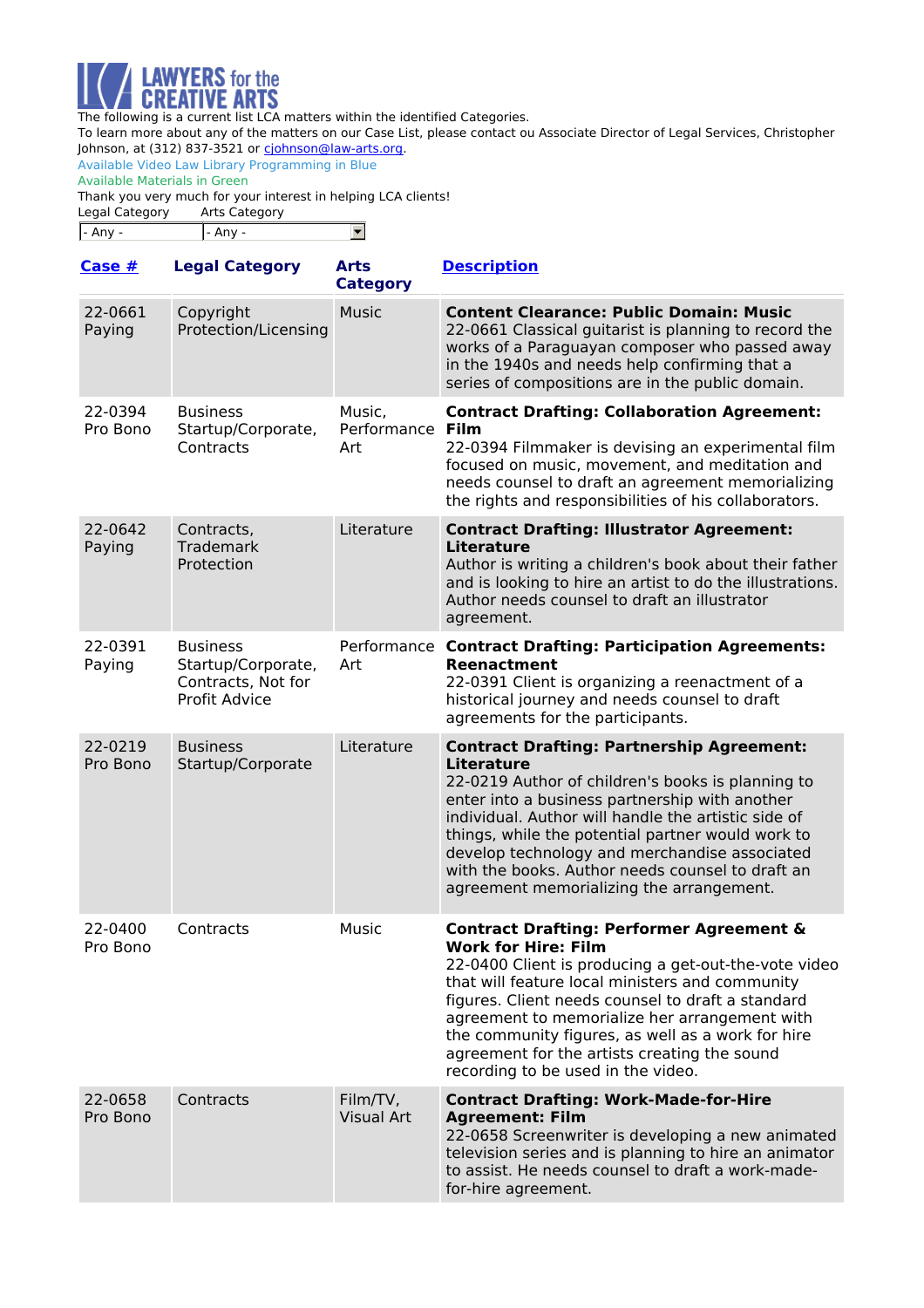| Case $#$            | <b>Legal Category</b>                              | <b>Arts</b><br><b>Category</b> | <b>Description</b>                                                                                                                                                                                                                                                                                                                                                                                                                                                                                                                      |
|---------------------|----------------------------------------------------|--------------------------------|-----------------------------------------------------------------------------------------------------------------------------------------------------------------------------------------------------------------------------------------------------------------------------------------------------------------------------------------------------------------------------------------------------------------------------------------------------------------------------------------------------------------------------------------|
| 22-0494<br>Pro Bono | <b>Business</b><br>Startup/Corporate,<br>Contracts | Music                          | <b>Contract Review / Drafting: Catalog</b><br><b>Agreement: Music</b><br>22-0494 DJ has started a company to administer the<br>rights for DJ mixes. He has a broad Catalog<br>Agreement, but he needs counsel to review the<br>contract and adapt it to license/administer limited<br>rights - mechanical, master use, and derivative<br>works.                                                                                                                                                                                         |
| 22-0550<br>Pro Bono | <b>Business</b><br>Startup/Corporate,<br>Contracts | Film/TV,<br><b>Visual Art</b>  | <b>Contract Review: Co-Production Agreement:</b><br>Film<br>22-0550 Filmmaker working on an experimental<br>narrative film about loneliness and the human<br>condition is partnering with a Dutch production<br>company and needs counsel to review and, if<br>appropriate, update, the Co-Production Agreement.                                                                                                                                                                                                                        |
| 22-0641<br>Pro Bono | Contracts                                          | Film/TV                        | <b>Contract Review: Distribution Agreement</b><br>22-0641 Writer has been offered a license<br>agreement with a local distributor for the digital<br>distribution of a television show. She needs counsel<br>to review the agreement.                                                                                                                                                                                                                                                                                                   |
| 22-0643<br>Paying   | Contracts                                          | <b>Visual Art</b>              | <b>Contract Review: Letter of Intent: Visual Art</b><br>22-0643 Visual artist has been offered a space in an<br>accelerator program designed to help artists grow<br>their practice and their business and has been<br>offered a Letter of Intent agreement. She needs<br>counsel to review the agreement.                                                                                                                                                                                                                              |
| 22-0387<br>Pro Bono | <b>Business</b><br>Startup/Corporate,<br>Contracts | Film/TV                        | <b>Contract Review: Option Agreement and</b><br><b>Assignment: Film</b><br>22-0387 Filmmaker entered into an option<br>agreement and a short-form assignment agreement<br>with a screenwriter for the screenplay for a film the<br>filmmaker is producing. She has not yet paid the full<br>amount stated in the option agreement, and she<br>needs counsel to review the agreements and help<br>her understand the status of her rights in the<br>screenplay.<br>Representing the LCA Filmmaker: Overview of Film<br><b>Law Topics</b> |
| 22-0582<br>Pro Bono | Employment,<br><b>Disputes</b>                     | Music,<br>Performance<br>Art   | <b>Contract Review: Separation Agreement:</b><br>Literature<br>22-0582 Client, a classically trained vocalist, was<br>recently terminated by a literary publishing<br>company. She needs counsel to review the<br>separation agreement and evaluate her rights.                                                                                                                                                                                                                                                                         |
| 22-0206<br>Pro Bono | Copyright<br>Infringement                          | Music                          | <b>Copyright Infringement: Music</b><br>22-0206 Singer-songwriter performed, distributed,<br>and registered copyright in an original pop song in<br>2017. This year, another artist released a chart-<br>topping song with similar thematic, lyrical, and<br>melodic components. Singer-songwriter needs<br>counsel to help evaluate any potential claim for<br>copyright infringement.<br>Copyright Principles in the Arts: Copyright Litigation                                                                                       |
| 21-1337<br>Pro Bono | Other, Copyright<br>Protection/Licensing           | Literature,<br>Other           | <b>Copyright Registration: Translations</b><br>21-1337 Translator needs counsel to assist with<br>copyright registration for two licensed translations<br>of pre-existing works.<br>Copyright Principles in the Arts: Overview of<br><b>Copyright Issues in the Arts</b>                                                                                                                                                                                                                                                                |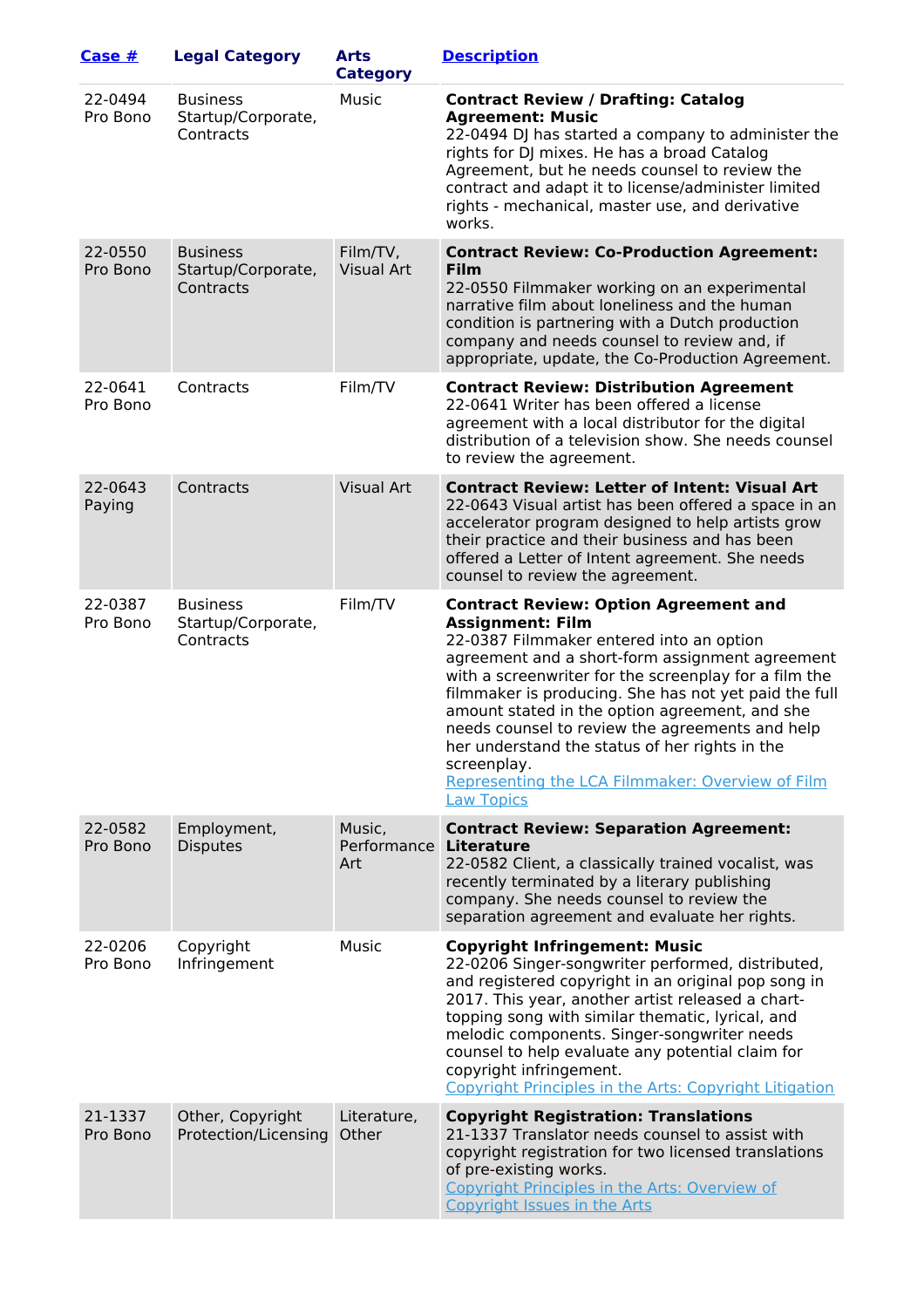| Case $#$            | <b>Legal Category</b>     | <b>Arts</b><br><b>Category</b> | <b>Description</b>                                                                                                                                                                                                                                                                                                                                                                                                                                                                                                                                                                                                                                                 |
|---------------------|---------------------------|--------------------------------|--------------------------------------------------------------------------------------------------------------------------------------------------------------------------------------------------------------------------------------------------------------------------------------------------------------------------------------------------------------------------------------------------------------------------------------------------------------------------------------------------------------------------------------------------------------------------------------------------------------------------------------------------------------------|
| 22-0461<br>Paying   | <b>Disputes</b>           | Music,<br>Visual Art           | <b>Dispute: Accounting: Literature</b><br>22-0461 Author published a book with a literary<br>publisher in 2012. A second edition was released in<br>2019, and the author doesn't believe they are being<br>paid appropriately. Client needs help securing a<br>royalty statement and determining if the publisher<br>is withholding royalty payments.                                                                                                                                                                                                                                                                                                              |
| 22-0579<br>Pro Bono | Contracts, Other          | <b>Music</b>                   | <b>Dispute: Breach of Contract: Consignment</b><br><b>Agreement</b><br>22-0579 Client consigned an extremely valuable<br>violin to a violin dealer. Pursuant to the<br>consignment agreement, client attempted to<br>terminate the agreement. Dealer has not returned<br>the violin or paid the client proceeds from any sale.<br>Violin is insured, but insurer refuses to pay. Client<br>needs counsel to help evaluate any claim for breach<br>of contract, assist with the recovery of the violin, or<br>assist with the insurance claim.                                                                                                                      |
| 22-0362<br>Pro Bono | <b>Disputes</b>           | Literature,<br>Visual Art      | <b>Dispute: Breach of Contract: Literature</b><br>22-0362 Client is a visual artist and author. She has<br>taken classes from a local writing school for many<br>years. In the most recent session, she submitted a<br>late payment, and the school expelled her. Client is<br>seeking the return of the submitted payment.                                                                                                                                                                                                                                                                                                                                        |
| 22-0001<br>Pro Bono | Landlord-Tenant           | <b>Visual Art</b>              | <b>Dispute: Commercial Eviction: Visual Art</b><br>22-0001 Visual artist has had a commercial lease on<br>studio space for several years. Prior to the<br>pandemic, he fell behind on rent. The lease<br>eventually expired, but artist continued occupying<br>the space and making attempts to pay off the<br>amounts owed. Now, the landlord has served the<br>artist with eviction paperwork, and the artist needs<br>counsel to evaluate his case and advise as to his<br>options.                                                                                                                                                                             |
| 22-0527<br>Pro Bono | Copyright<br>Infringement | Other                          | <b>Dispute: Copyright Infringement: Audio</b><br><b>Documentary</b><br>22-0527 Documentarian produced an audio<br>documentary about UFOs in the 70s. Someone has<br>made the documentary available online without<br>compensating the rightsholders. Documentarian<br>needs counsel to help evaluate a claim for copyright<br>infringement.                                                                                                                                                                                                                                                                                                                        |
| 22-0215<br>Pro Bono | Copyright<br>Infringement | <b>Music</b>                   | <b>Dispute: Copyright Infringement: Music</b><br>22-0215 Client is a rapper who tells stories about<br>the realities of living in Chicago. Client released a<br>song and related music video in 2012. Several times<br>throughout the last few years, another performer<br>has posted music and videos online of a new song<br>that uses the client's lyrics. Client needs counsel to<br>help evaluate a claim for copyright infringement.                                                                                                                                                                                                                         |
| 22-0455<br>Pro Bono | Copyright<br>Infringement | Music                          | <b>Dispute: Copyright Infringement: Music</b><br>22-0455 TIME SENSITIVE MATTER: Recording artist<br>wrote, recorded, and copyrighted a song in 2017.<br>Shortly afterwards, he sent a copy of the song to a<br>well known music producer and artist. A year later,<br>the producer and artist released a song with many<br>similar elements, including title, chord structure,<br>rhythm, and lyrics. Client is involved in ongoing<br>copyright infringement litigation in the District Court<br>for the Northern District of Illinois over this dispute.<br>Previous counsel had to withdraw and artist is<br>seeking representation for the ongoing litigation. |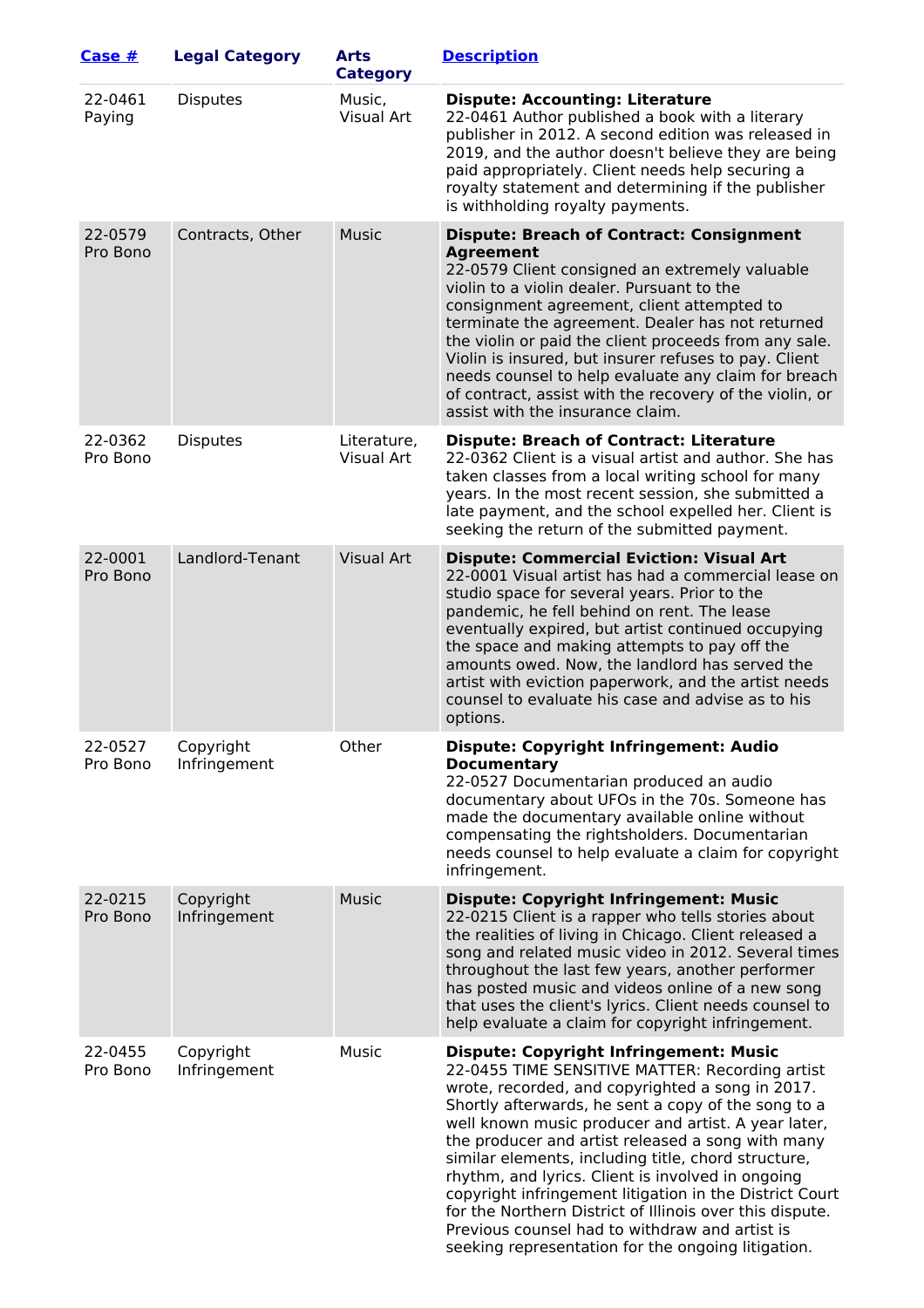| Case #              | <b>Legal Category</b>                                           | <b>Arts</b><br><b>Category</b> | <b>Description</b>                                                                                                                                                                                                                                                                                                                                                                                                                                                                                                                                            |
|---------------------|-----------------------------------------------------------------|--------------------------------|---------------------------------------------------------------------------------------------------------------------------------------------------------------------------------------------------------------------------------------------------------------------------------------------------------------------------------------------------------------------------------------------------------------------------------------------------------------------------------------------------------------------------------------------------------------|
| 22-0474<br>Pro Bono | Copyright<br>Infringement                                       | <b>Music</b>                   | <b>Dispute: Copyright Infringement: Music</b><br>22-0474 Client is a songwriter and musician who<br>separated from his band in 2019. Client wrote and<br>registered copyright in 6 musical compositions that<br>were performed by the band. The lead singer<br>subsequently registered copyright in the same<br>songs under different titles. Client wishes to<br>challenge the lead singer's copyright registration<br>and needs counsel to help evaluate a claim for<br>copyright infringement.                                                             |
| 22-0507<br>Pro Bono | Copyright<br>Infringement                                       | Music                          | <b>Dispute: Copyright Infringement: Music</b><br>22-0507 DJ and composer client wrote and<br>published song in 2014. Over the last several years,<br>another company has been using a sample of the<br>original sound recording in their releases. Client has<br>filed several DMCA notices, and has received at<br>least one counternotice. Client needs counsel to<br>help evaluate a claim for copyright infringement.                                                                                                                                     |
| 22-0608<br>Pro Bono | Copyright<br>Infringement                                       | <b>Visual Art</b>              | <b>Dispute: Copyright Infringement: Visual Art</b><br>22-0608 Visual artist working on canvas recently<br>discovered that prints of his artwork are listed for<br>sale on a Russian website without his permission.<br>He needs assistance to register copyright in this<br>work (and others) and evaluate a claim for<br>copyright infringement.                                                                                                                                                                                                             |
| 22-0483<br>Pro Bono | Copyright<br>Infringement,<br>Copyright<br>Protection/Licensing | Visual Art                     | <b>Dispute: Copyright Infringement: Visual Arts</b><br>22-0483 Photographer created an image that was<br>later published in an online publication. A local<br>social club pulled the image from the online<br>publication without permission and used it as part<br>of their marketing materials for an event.<br>Photographer needs counsel to evaluate her claim<br>for copyright infringement.                                                                                                                                                             |
| 22-0585<br>Pro Bono | Personal<br>Injury/Damage to<br>Property                        | Film/TV                        | <b>Dispute: Damage to Property: Visual Art</b><br>22-0585 Filmmaker hired an art studio/gallery to<br>digitally reproduce a painting. Studio/gallery<br>allegedly destroyed the painting. Filmmaker needs<br>counsel to help evaluate a claim for conversion                                                                                                                                                                                                                                                                                                  |
| 22-0196<br>Paying   | Other, Disputes                                                 | Music                          | <b>Dispute: Defamation: Music</b><br>22-0196 DJ hired a UK-based PR firm to promote her<br>music. PR firm has failed to meet deliverables and<br>DJ terminated the contract. PR firm then took down<br>articles DJ previously paid for and published<br>allegedly defamatory statements about the DJ. DJ<br>needs counsel to issue a demand letter requesting<br>the PR firm to rescind allegedly defamatory<br>statements and re-publish agreed upon articles. If<br>PR firm refuses, DJ needs counsel to evaluate a<br>claim for defamation.                |
| 22-0156<br>Pro Bono | Other                                                           | Film/TV                        | <b>Dispute: Dissolution of LLC: Film</b><br>22-0156 Filmmaker client is a member of a film<br>production LLC that was created to produce a film<br>project about football. Client spent a great deal of<br>his own money on the project and believes that he<br>has not been properly compensated per the<br>operating agreement, and wishes to dissolve the<br>LLC and be made whole. Client needs counsel to<br>review the relevant documents and evaluate his<br>rights, and if appropriate, assist with his exit from,<br>or the dissolution of, the LLC. |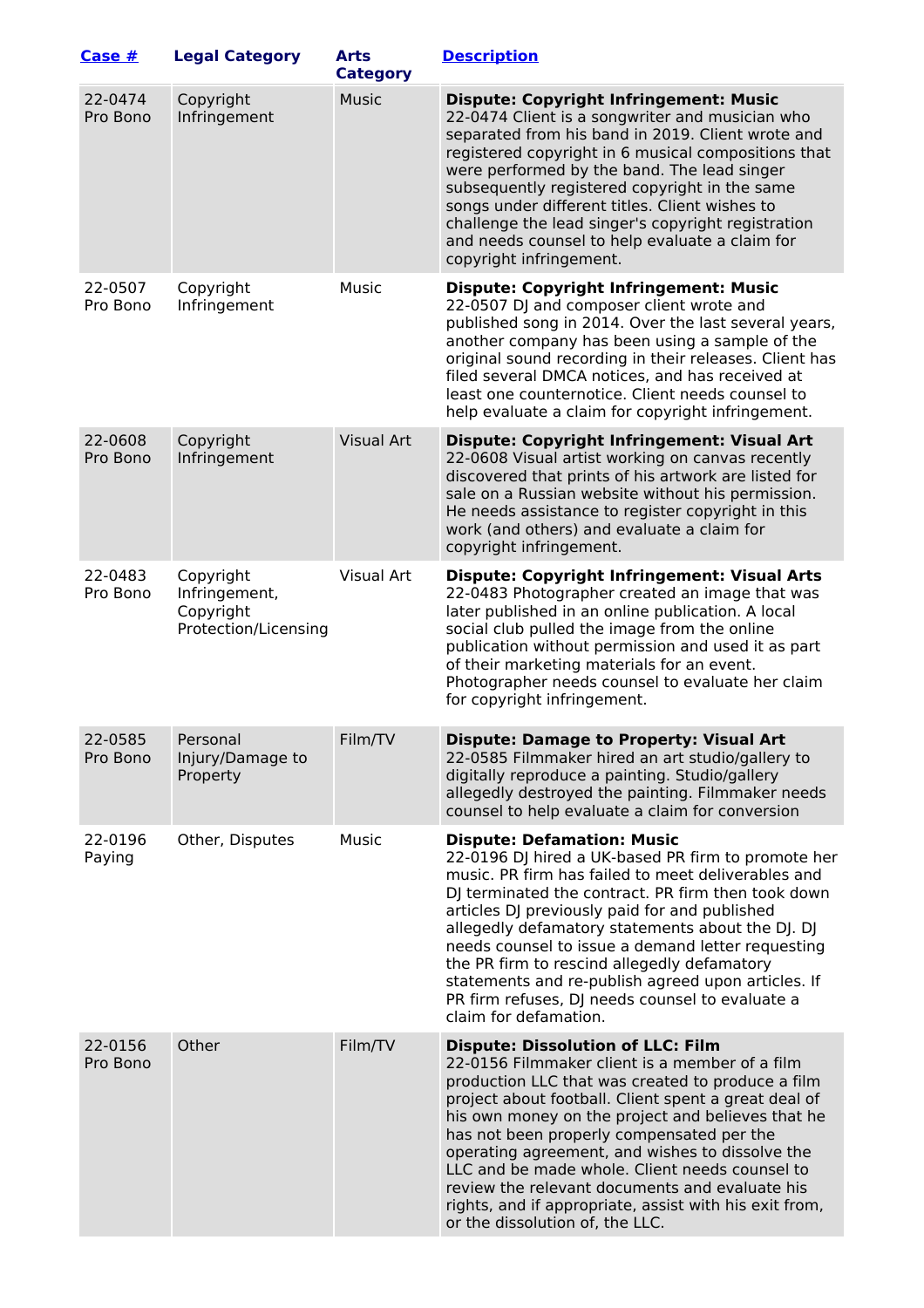| Case #                                        | <b>Legal Category</b>                | <b>Arts</b><br><b>Category</b> | <b>Description</b>                                                                                                                                                                                                                                                                                                                                                                                                                                                                                                                                            |
|-----------------------------------------------|--------------------------------------|--------------------------------|---------------------------------------------------------------------------------------------------------------------------------------------------------------------------------------------------------------------------------------------------------------------------------------------------------------------------------------------------------------------------------------------------------------------------------------------------------------------------------------------------------------------------------------------------------------|
| 22-0330<br>Pro Bono                           | Employment, Other                    | Visual Art                     | <b>Dispute: Employment Discrimination: Visual</b><br>Art<br>22-0330 Visual artist was recently fired from a<br>teaching position with a local art school. He believes<br>he has a claim for race-based employment<br>discrimination and needs counsel to evaluate his<br>claim.                                                                                                                                                                                                                                                                               |
| 22-0578<br>Paying                             | Employment                           | Dance                          | <b>Dispute: Employment: Dance</b><br>22-0578 Nonprofit dance company recently<br>terminated a company dancer and general<br>employment law advice on whether or not the<br>termination was handled appropriately.                                                                                                                                                                                                                                                                                                                                             |
| 22-0467<br>Pro Bono                           | Employment, Not<br>for Profit Advice | Visual Art                     | <b>Dispute: Employment: Unemployment</b><br><b>Contributions</b><br>22-0467 Nonprofit that provides social and<br>emotional learning programming for schools was<br>recently informed by the IDES that they are now<br>required to contribute to the unemployment fund.<br>Nonprofit filed an appeal and needs counsel to<br>evaluate their current status and obligations, and<br>provide advice going forward.                                                                                                                                              |
| 22-0491<br>Pro Bono                           | Disputes, Landlord-<br>Tenant        | Music,<br><b>Visual Art</b>    | <b>Dispute: Landlord/Tenant: Visual Art</b><br>22-0491 Visual artist contacted the owner of a<br>commercial building about renting studio space.<br>Artist came to agreement with landlord as to rent<br>orally and via text message, but no lease was ever<br>signed. Artist paid a down payment, and several<br>other fees assessed by the landlord, and landlord<br>continued to add additional charges to the monthly<br>rent to which artist initially agreed. Artist needs<br>counsel to evaluate her rights and, if possible,<br>recover amounts paid. |
| 21-0857<br>Contingent<br>Fee (PB<br>Eligible) | Other, Disputes                      | Film/TV,<br>Music              | <b>Dispute: Non-payment of Royalties: Music</b><br>21-0857 Co-author of a successful house music<br>song needs help evaluating her right to royalties. In<br>addition, if recommended, she will need assistance<br>with recovery though litigation. The song was<br>originally published in the late 1980's and is still<br>being sampled, remixed, and used in various<br>mediums including television and video games.<br>Prior LCA counsel has exhausted options short of<br>litigation. Discovery may reveal that the Client has a<br>claim for fraud.    |
| 22-0098<br>Pro Bono                           | Other                                | Literature                     | <b>Dispute: Tax: Comics</b><br>22-0098 Client is a renown comic book artist and<br>author. Her publisher has classified her as an<br>employee, and as a result, there is some confusion<br>as to her filing status with the IRS. Client has not<br>paid taxes in several years. Client needs counsel to<br>evaluate her rights and liabilities.                                                                                                                                                                                                               |
| 22-0605<br>Pro Bono                           | Trademark<br>Infringement            | Film/TV                        | <b>Dispute: Trademark Infringement: Film/TV</b><br>22-0605 Client is a chef and musician who creates<br>and publishes cooking/music videos on YouTube<br>and other social media sites. He has two registered<br>trademarks. He recently discovered that a<br>competitor is using the same name. He needs<br>counsel to help evaluate a claim for infringement.                                                                                                                                                                                                |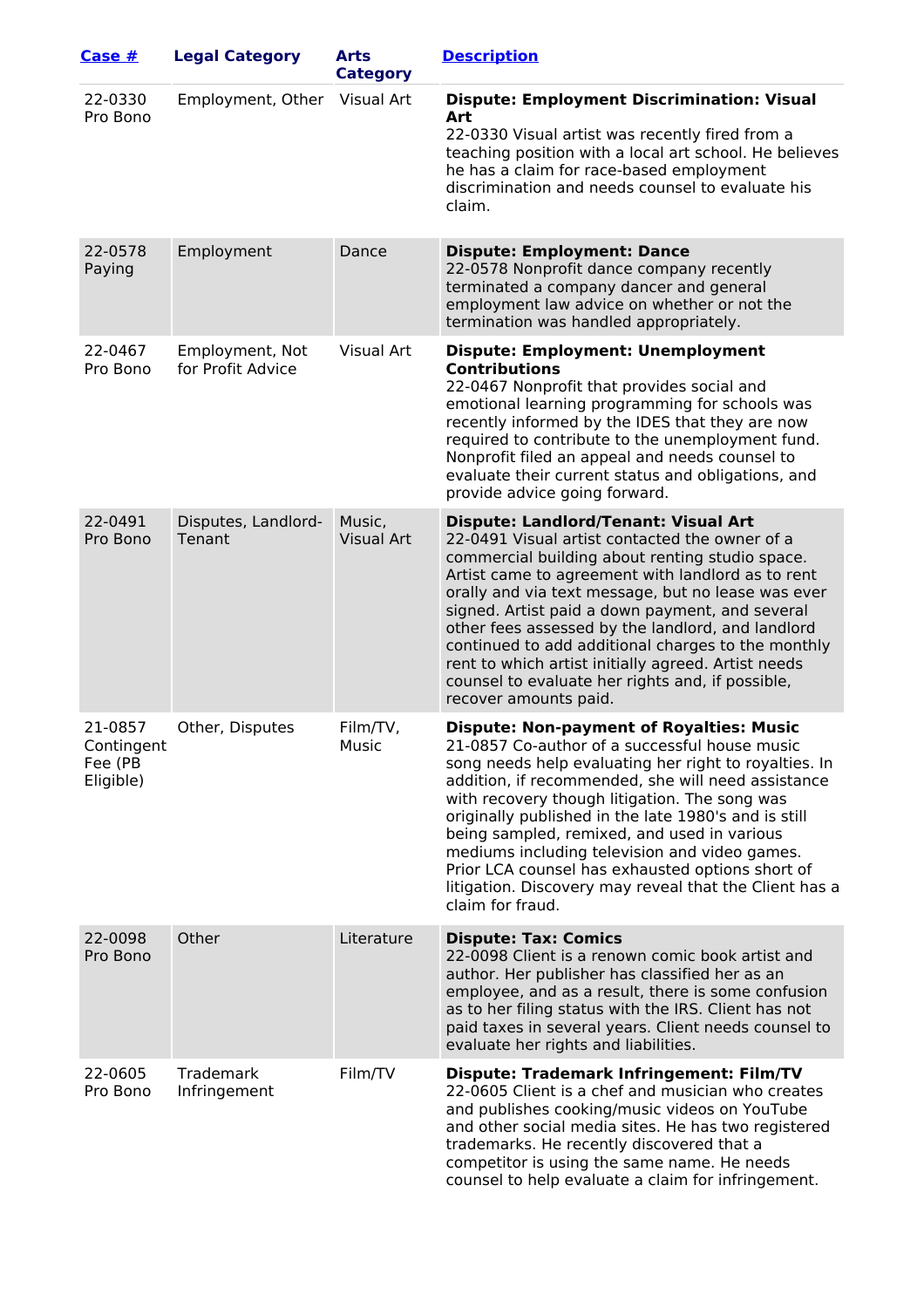| Case #              | <b>Legal Category</b>                             | <b>Arts</b><br><b>Category</b> | <b>Description</b>                                                                                                                                                                                                                                                                                                                                                                                                                       |
|---------------------|---------------------------------------------------|--------------------------------|------------------------------------------------------------------------------------------------------------------------------------------------------------------------------------------------------------------------------------------------------------------------------------------------------------------------------------------------------------------------------------------------------------------------------------------|
| 21-1168<br>Pro Bono | Visa and<br>Immigration, Not<br>for Profit Advice | Dance                          | <b>Immigration: Dance Company</b><br>21-1168 Established Chicago dance company is<br>starting a year long training program and has<br>received inquiries of participation from international<br>students. Company wants to accept these students<br>and believes they need to obtain status as an SEVP<br>(Student and Exchange Visitor Program) approved<br>school. Company needs counsel to advise and assist<br>them in this process. |
| 22-0373<br>Pro Bono | <b>Business</b><br>Startup/Corporate              | Theater                        | <b>NFP: Bylaws: Theatre</b><br>22-0373 NFP theatre company that uses stage<br>combat to tell stories that elevate the voices of<br>underrepresented communities needs counsel to<br>review and, if appropriate, update their bylaws.<br>Representing the LCA Arts Organization: Nonprofit<br><b>Law for Small Arts Organizations</b>                                                                                                     |
| 22-0584<br>Pro Bono | Not for Profit Advice   Music                     |                                | <b>NFP: Dissolution: Choir</b><br>22-0584 Nonprofit choral ensemble is planning to<br>wind down and dissolve the entity and needs advice<br>on the dissolution process and options for<br>distribution of the entity's assets.                                                                                                                                                                                                           |
| 22-0593<br>Pro Bono | Not for Profit Advice Dance,                      | Other                          | <b>NFP: Dissolution: Dance</b><br>22-0593 Nonprofit arts history/education<br>organization has begun the process of winding<br>down and dissolving the entity and needs advice on<br>the dissolution process.                                                                                                                                                                                                                            |
| 22-0298<br>Pro Bono | Other                                             | <b>Music</b>                   | <b>NFP: Dissolution: Music</b><br>22-0298 NFP music ensemble is planning to wind<br>down and dissolve the entity and needs advice on<br>the dissolution process and options for distribution<br>of the entity's assets.                                                                                                                                                                                                                  |
| 22-0571<br>Pro Bono | Not for Profit Advice Theater                     |                                | <b>NFP: Dissolution: Theatre</b><br>22-0571 Nonprofit theatre company has begun the<br>process of to winding down and dissolving the entity<br>and needs advice on the dissolution process and<br>options for distribution of the entity's assets.                                                                                                                                                                                       |
| 21-0870<br>Pro Bono | Not for Profit Advice Film/TV                     |                                | <b>NFP: Fundraising Regulations</b><br>21-0870 Illinois NFP needs help evaluating whether<br>they are permitted or need special licensing to use<br>a Facebook spinning wheel game to facilitate<br>fundraising.                                                                                                                                                                                                                         |
| 22-0573<br>Pro Bono | Not for Profit Advice Music,                      | Performance<br>Art             | <b>NFP: Out-of-State Operations</b><br>22-0573 Florida-based NFP that provides training in<br>opera performance would like to begin operating in<br>Illinois. Organization needs help to identify and<br>complete the necessary registrations to operate in<br>Illinois, as well as address any<br>administrative/governance concerns.                                                                                                   |
| 22-0640<br>Pro Bono | Not for Profit Advice Arts                        | Education,<br>Music            | <b>Nonprofit: Conflict of Interest Policy: Music</b><br>22-0640 Pending nonprofit organization is planning<br>to obtain tax-exempt status to raise scholarship<br>funds to pay for music lessons for children provided<br>by a for-profit music school. Organization needs<br>general nonprofit advice and assistance with a<br>conflict of interest policy.                                                                             |
| 22-0667<br>Pro Bono | <b>Business</b><br>Startup/Corporate              | Visual Art                     | <b>Start-up: Graphic Design</b><br>22-0667 Graphic designer who does branding work<br>for small businesses needs start-up advice and<br>assistance with LLC formation.                                                                                                                                                                                                                                                                   |